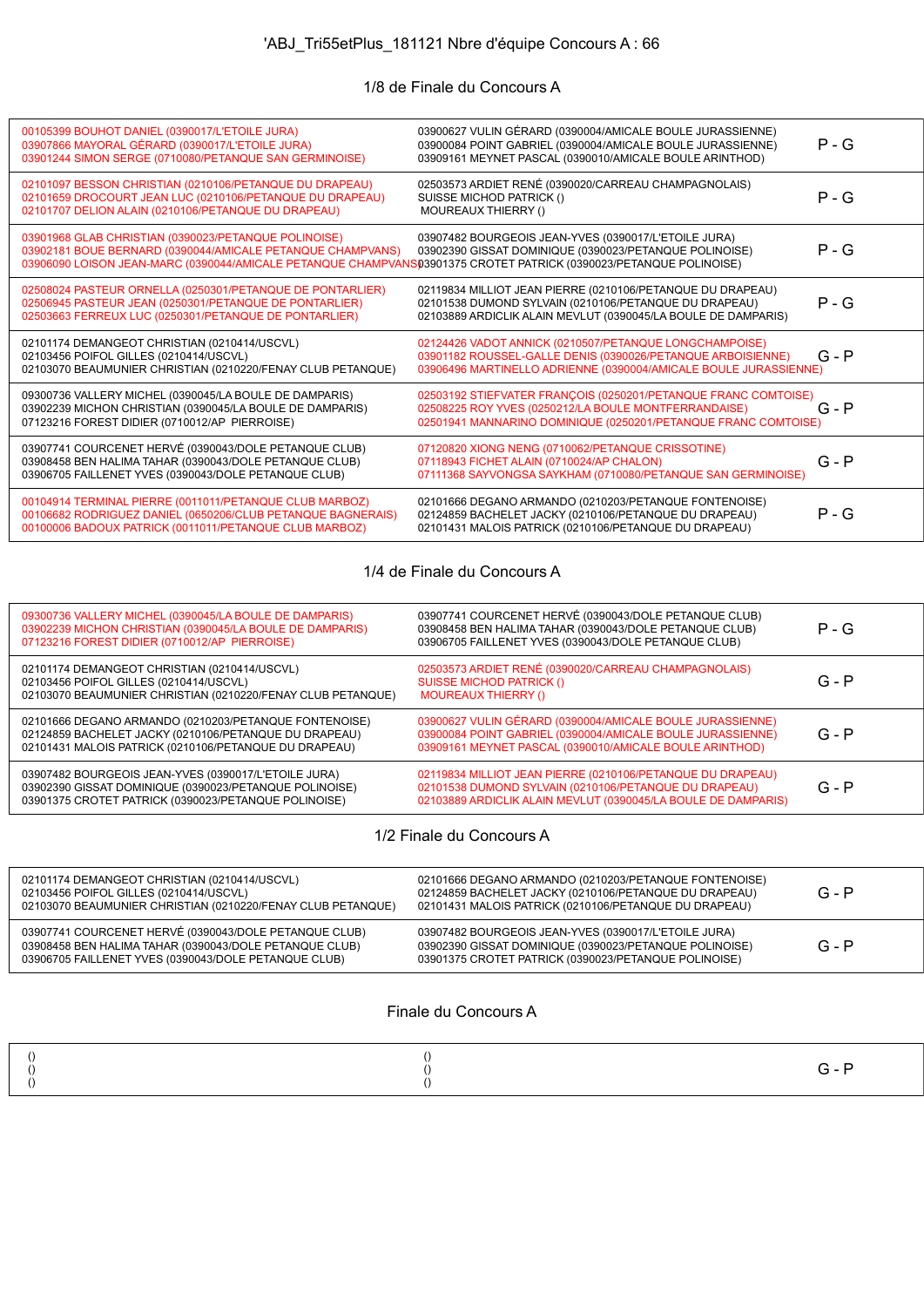# 'ABJ\_Tri55etPlus\_181121 Nbre d'équipe Concours B : 49

#### 1/8 de Finale du Concours B

| 03909166 DOLE PHILIPPE (0390008/EVEIL SPORTIF MONTMOROT)<br>03900244 MIGNOT DOMINIQUE (0390008/EVEIL SPORTIF MONTMOROT)<br>03907523 RAZAFINDRAKOTO DAVIDA (0390017/L'ETOILE JURA)                                                                | 03908575 PAQUES LIONEL (0390055/PETANQUE MOIRANTINE)<br>03903351 DELIOT ERIC (0390044/AMICALE PETANQUE CHAMPVANS)<br>03900125 MOREL JEAN-CLAUDE (0390055/PETANQUE MOIRANTINE)                                                                                   | $G - P$ |
|--------------------------------------------------------------------------------------------------------------------------------------------------------------------------------------------------------------------------------------------------|-----------------------------------------------------------------------------------------------------------------------------------------------------------------------------------------------------------------------------------------------------------------|---------|
| 03900206 MARTINEZ RENÉ-PAUL (0390050/U S MOREZ)<br>02803376 MAS THIERRY (0390050/U S MOREZ)<br>03901191 MONNIER JOEL (0390026/PETANQUE ARBOISIENNE)                                                                                              | 03906629 GUYON-GELLIN ROLAND (0390020/CARREAU CHAMPAGNOLAIS)<br>02503574 LONCHAMPT JEAN-FRANÇOIS (0390020/CARREAU CHAMPAGNOLOS) P<br>03908646 GUYON-CATRAN ALAIN (0390020/CARREAU CHAMPAGNOLAIS)                                                                |         |
| 03908726 GARNIER EMILIE (0390029/PETANQUE DE MONT SOUS VAUDREY02103763 VAUCHEY DIDIER (0390044/AMICALE PETANQUE CHAMPVANS)<br>03902460 PERGE JEAN-CLAUDE (0390029/PETANQUE DE MONT SOUS VAUD8908991 GAUCHET PASCAL (0390043/DOLE PETANQUE CLUB)  | 03904090 SANTINA CHRISTIAN (0390029/PETANQUE DE MONT SOUS VAUDRES 06988 BREVOST-CHOPELIN GEORGES (0390043/DOLE PETANQUE CLUB)                                                                                                                                   | P - G   |
| 02101675 RENOT ANDRE (0210203/PETANQUE FONTENOISE)<br>02123884 PASCHALIS ALAIN (0210509/COCHONNET GENLISSIEN)                                                                                                                                    | 03906081 BARTHOULOT HUBERT (0390044/AMICALE PETANQUE CHAMPVANS)<br>03902382 MONNIER PASCAL (0390044/AMICALE PETANQUE CHAMPVANS)<br>03903102 JEAN-PROST CLAUDE (0390004/AMICALE BOULE JURASSIENNE) 03902375 BOURGEON MICHEL (0390044/AMICALE PETANQUE CHAMPVANS) | $G - P$ |
| 03903974 PETIOT JEAN-LOUIS (0390001/PETANQUE BLETTERANOISE)<br>03905277 GARNIER MICHEL (0390001/PETANQUE BLETTERANOISE)<br>03905203 BAGNARD JEAN-FRANCOIS (0390001/PETANQUE BLETTERANC                                                           | 02124245 VADOT PHILIPPE (0210507/PETANQUE LONGCHAMPOISE)<br>02124399 CHANUT THIERRY (0210106/PETANQUE DU DRAPEAU)<br>ISE2125035 DHORNE JEAN-PAUL (0210507/PETANQUE LONGCHAMPOISE)                                                                               | $P - G$ |
| 03907889 FLAJOULOT BERNARD (0250301/PETANQUE DE PONTARLIER)<br>07802995 SAJDAK PATRICK (0390044/AMICALE PETANQUE CHAMPVANS)<br>02102932 BOUHAN ANDRE (0210214/CARREAU DE MARSANNAY)                                                              | 02126149 DESSERTAINE DIDIER (0210311/PETANQUE DE COMBLANCHIEN)<br>02100916 TABACCHI JEAN (0210311/PETANQUE DE COMBLANCHIEN)<br>02100193 DELGADO ANDRÉ (0210311/PETANQUE DE COMBLANCHIEN)                                                                        | $G - P$ |
| 03905344 LIBOZ MICHEL (0390028/NEY PETANQUE)<br>03903083 OLIVIER SERGE (0390055/PETANQUE MOIRANTINE)<br>05935721 DEHON JEAN PHILIPPE (0390028/NEY PETANQUE)                                                                                      | 03901821 NEVERS GILLES (0390044/AMICALE PETANQUE CHAMPVANS)<br>03907105 LHOMME HENRI (0390044/AMICALE PETANQUE CHAMPVANS)<br>03908470 DUMONT DENIS (0390044/AMICALE PETANQUE CHAMPVANS)                                                                         | $G - P$ |
| 02102069 AQUILINI JEAN LUC (0210214/CARREAU DE MARSANNAY)<br>02123494 DUCHAUSSOY GILLES (0210214/CARREAU DE MARSANNAY)<br>02101263 TRIMOULINARD JEAN PAUL (0210214/CARREAU DE MARSANNAY)03020528 VEDEL ALAIN (0710073/DYNAMIQUE PET LOUHANNAISE) | 07101833 POITOUX JEAN (0710012/AP PIERROISE)<br>07101825 BOSCH CHRISTIAN-RENÉ (0710073/DYNAMIQUE PET LOUHANNAISE)- P                                                                                                                                            |         |

#### 1/4 de Finale du Concours B

| 02101675 RENOT ANDRE (0210203/PETANQUE FONTENOISE)<br>02123884 PASCHALIS ALAIN (0210509/COCHONNET GENLISSIEN)                                                                       | 02102069 AQUILINI JEAN LUC (0210214/CARREAU DE MARSANNAY)<br>02123494 DUCHAUSSOY GILLES (0210214/CARREAU DE MARSANNAY)<br>03903102 JEAN-PROST CLAUDE (0390004/AMICALE BOULE JURASSIENNE) 02101263 TRIMOULINARD JEAN PAUL (0210214/CARREAU DE MARSANNAY) | $G - P$ |
|-------------------------------------------------------------------------------------------------------------------------------------------------------------------------------------|---------------------------------------------------------------------------------------------------------------------------------------------------------------------------------------------------------------------------------------------------------|---------|
| 03907889 FLAJOULOT BERNARD (0250301/PETANQUE DE PONTARLIER)<br>07802995 SAJDAK PATRICK (0390044/AMICALE PETANQUE CHAMPVANS)<br>02102932 BOUHAN ANDRE (0210214/CARREAU DE MARSANNAY) | 03909166 DOLE PHILIPPE (0390008/EVEIL SPORTIF MONTMOROT)<br>03900244 MIGNOT DOMINIQUE (0390008/EVEIL SPORTIF MONTMOROT)<br>03907523 RAZAFINDRAKOTO DAVIDA (0390017/L'ETOILE JURA)                                                                       | $G - P$ |
| 03900206 MARTINEZ RENÉ-PAUL (0390050/U S MOREZ)<br>02803376 MAS THIERRY (0390050/U S MOREZ)<br>03901191 MONNIER JOEL (0390026/PETANQUE ARBOISIENNE)                                 | 02124245 VADOT PHILIPPE (0210507/PETANQUE LONGCHAMPOISE)<br>02124399 CHANUT THIERRY (0210106/PETANQUE DU DRAPEAU)<br>02125035 DHORNE JEAN-PAUL (0210507/PETANQUE LONGCHAMPOISE)                                                                         | $G - P$ |
| 03905344 LIBOZ MICHEL (0390028/NEY PETANQUE)<br>03903083 OLIVIER SERGE (0390055/PETANQUE MOIRANTINE)<br>05935721 DEHON JEAN PHILIPPE (0390028/NEY PETANQUE)                         | 02103763 VAUCHEY DIDIER (0390044/AMICALE PETANQUE CHAMPVANS)<br>03903991 GAUCHET PASCAL (0390043/DOLE PETANQUE CLUB)<br>03906988 BREVOST-CHOPELIN GEORGES (0390043/DOLE PETANQUE CLUB)                                                                  | $P - G$ |

1/2 Finale du Concours B

| 02101675 RENOT ANDRE (0210203/PETANQUE FONTENOISE)<br>02123884 PASCHALIS ALAIN (0210509/COCHONNET GENLISSIEN)<br>03903102 JEAN-PROST CLAUDE (0390004/AMICALE BOULE JURASSIENNE) 02102932 BOUHAN ANDRE (0210214/CARREAU DE MARSANNAY) | 03907889 FLAJOULOT BERNARD (0250301/PETANQUE DE PONTARLIER)<br>07802995 SAJDAK PATRICK (0390044/AMICALE PETANQUE CHAMPVANS)                                                            | $P - G$ |
|--------------------------------------------------------------------------------------------------------------------------------------------------------------------------------------------------------------------------------------|----------------------------------------------------------------------------------------------------------------------------------------------------------------------------------------|---------|
| 03900206 MARTINEZ RENÉ-PAUL (0390050/U S MOREZ)<br>02803376 MAS THIERRY (0390050/U S MOREZ)<br>03901191 MONNIER JOEL (0390026/PETANQUE ARBOISIENNE)                                                                                  | 02103763 VAUCHEY DIDIER (0390044/AMICALE PETANQUE CHAMPVANS)<br>03903991 GAUCHET PASCAL (0390043/DOLE PETANQUE CLUB)<br>03906988 BREVOST-CHOPELIN GEORGES (0390043/DOLE PETANQUE CLUB) | P - G   |

Finale du Concours B

| 03907889 FLAJOULOT BERNARD (0250301/PETANQUE DE PONTARLIER)<br>07802995 SAJDAK PATRICK (0390044/AMICALE PETANQUE CHAMPVANS) | 02103763 VAUCHEY DIDIER (0390044/AMICALE PETANQUE CHAMPVANS)<br>03903991 GAUCHET PASCAL (0390043/DOLE PETANQUE CLUB) |  |
|-----------------------------------------------------------------------------------------------------------------------------|----------------------------------------------------------------------------------------------------------------------|--|
| 02102932 BOUHAN ANDRE (0210214/CARREAU DE MARSANNAY)                                                                        | 03906988 BREVOST-CHOPELIN GEORGES (0390043/DOLE PETANQUE CLUB)                                                       |  |